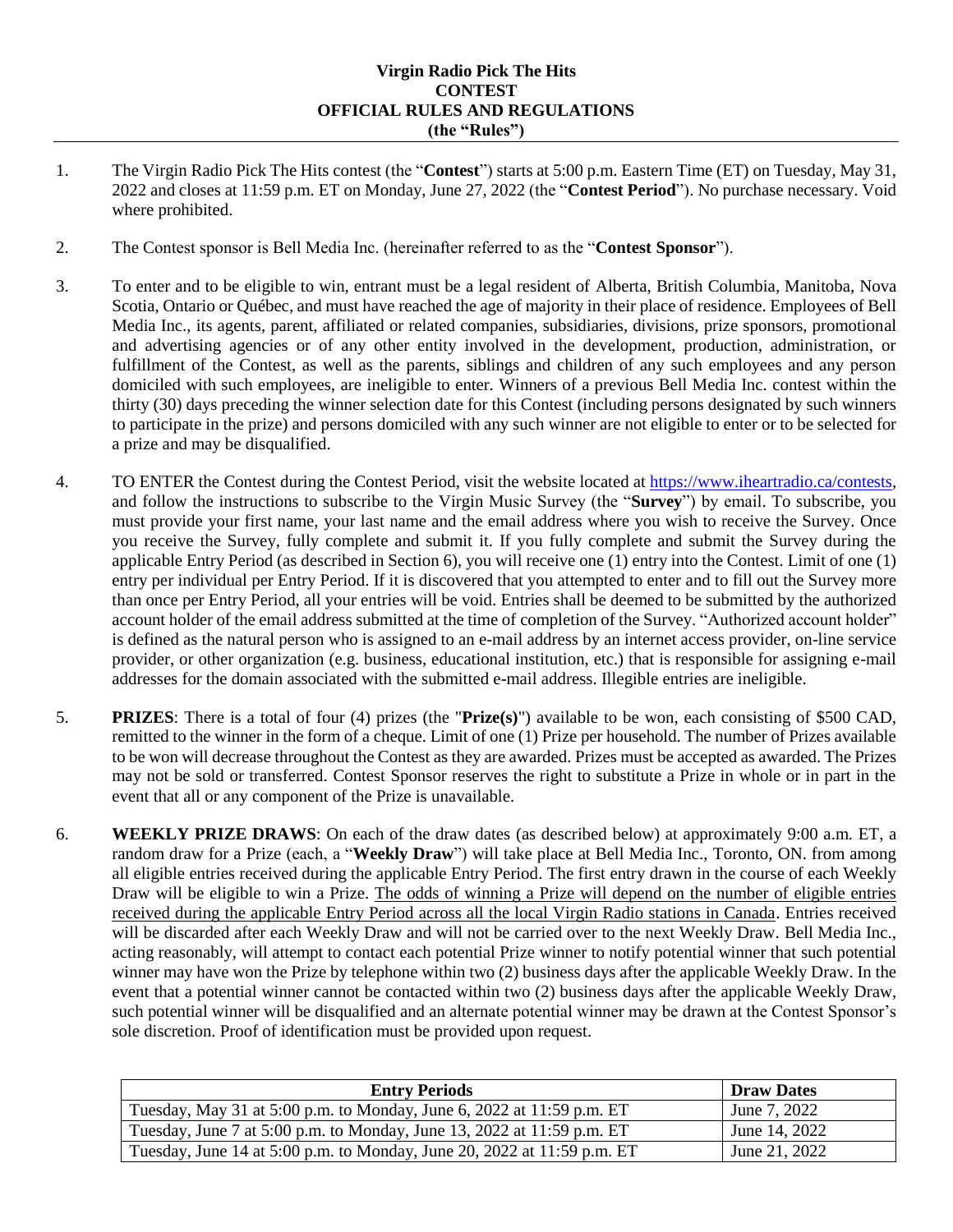| <b>Entry Periods</b>                                                    | <b>Draw Dates</b> |
|-------------------------------------------------------------------------|-------------------|
| Tuesday, June 21 at 5:00 p.m. to Monday, June 27, 2022 at 11:59 p.m. ET | June 28, 2022     |

- 7. In order to be declared the winner, each potential winner must first correctly answer, unaided, a time limited mathematical skill testing question administered by Bell Media Inc. Before being awarded a Prize, each potential winner will be required to sign and return within the time stipulated by the Contest Sponsor, a full release and indemnity form stating that, among other things, such potential winner has read, understood and complied with these Rules, grants all consents required, agrees to be available and to participate in publicity and/or promotions related to the Contest and/or the Contest Sponsor and/or similar matters, authorizes the Contest Sponsor to broadcast, publish, disseminate and otherwise use such potential winner's name, city/town/village and province/territory of residence, photograph, likeness, sobriquet and voice, in connection with any promotion and/or publicity, and/or for general news, entertainment and/or information purposes at no additional compensation to the potential winner, beyond the awarding of or participation in the Prize, accepts the Prize as offered and releases the Contest Sponsor from any and all liability of any kind arising out of the potential winner's participation in this Contest and receipt and use of the Prize. In the event that a potential winner does not comply with all the provisions as contemplated in these Rules, Contest Sponsor shall have the right to disqualify the potential winner, and draw an alternate potential winner, and the Contest Sponsor shall be fully and completely released and discharged from any liability or responsibility in this regard. The provisions and procedures referred to above relating to selection and notification of a potential winner, shall be applied, with the necessary amendments, until all qualified winners have been duly selected, but in any event, no later than June 2, 2022. The number of actual Prizes awarded may be less than the number of available Prizes should efforts to confirm a winner be unsuccessful, in accordance with these Rules.
- 8. By entering this Contest, the entrants and participants automatically agree to accept and abide by these Rules. All decisions of the Contest Sponsor with respect to any aspect of this Contest, including without limitation the eligibility of entries, are final and binding on all entrants in all matters as they relate to this Contest.
- 9. All entries become property of Contest Sponsor who assumes no responsibility for garbled, lost, late, delayed, destroyed or misdirected entries, mail, voice messages, e-mail or any computer errors or malfunctions. No correspondence will be entered into except with entrants requesting Rules by mail or requesting the names of the Prize winners (for which a self-addressed, postage paid envelope must be included). Contest Sponsor does not assume any responsibility for incorrect or inaccurate capture of entry information, technical malfunctions, human or technical error, seeding or printing errors, lost, delayed or garbled data or transmissions, omission, interruption, deletion, defect or failures of any telephone or computer line or network, computer equipment, software or any combination thereof. Entry materials or data that have been tampered with or altered are void. If for any reason, in the opinion of the Contest Sponsor, in its sole discretion, the Contest is not capable of running as originally planned, or if the administration, security, fairness, integrity or the proper conduct of the Contest is corrupted or adversely affected, including by reason of infection by computer virus, bugs, tampering, unauthorized intervention, fraud, technical failures or any other causes beyond its control, Contest Sponsor reserves its right subject only to the consent of the Régie des alcools, des courses et des jeux) to cancel, terminate, modify, amend, extend or suspend the Contest, and select a winner from previously received eligible entries. Contest Sponsor reserves its right to modify the Rules without materially affecting the terms and conditions hereof. The Contest Sponsor reserves its right (subject only to the consent of the Régie des alcools, des courses et des jeux) in its sole discretion to disqualify any individual it finds to be tampering with the entry process or the operation of the Contest or to be acting in violation of the Rules or otherwise in a disruptive manner. Any attempts to deliberately damage the Contest website or to undermine the legitimate operation of this Contest is a violation of criminal and civil laws and should such an attempt be made the Contest Sponsor reserves its right to seek remedies and damages to the fullest extent of the law. Contest Sponsor shall not be held responsible for any errors or negligence that may arise or occur in connection with the Contest including any damage to an entrant's computer equipment, system, software or any combination thereof, as a result of their participation in this Contest or from downloading any material from the Contest website.
- 10. For Québec residents, any litigation respecting the conduct or organization of this Contest may be submitted to the Régie des alcools, des courses et des jeux du Québec for a ruling. Any litigation respecting the awarding of a prize may be submitted to the Régie only for the purpose of helping the parties reach a settlement.
- 11. Contest is subject to all applicable federal, provincial and municipal laws and regulations. By entering the Contest,